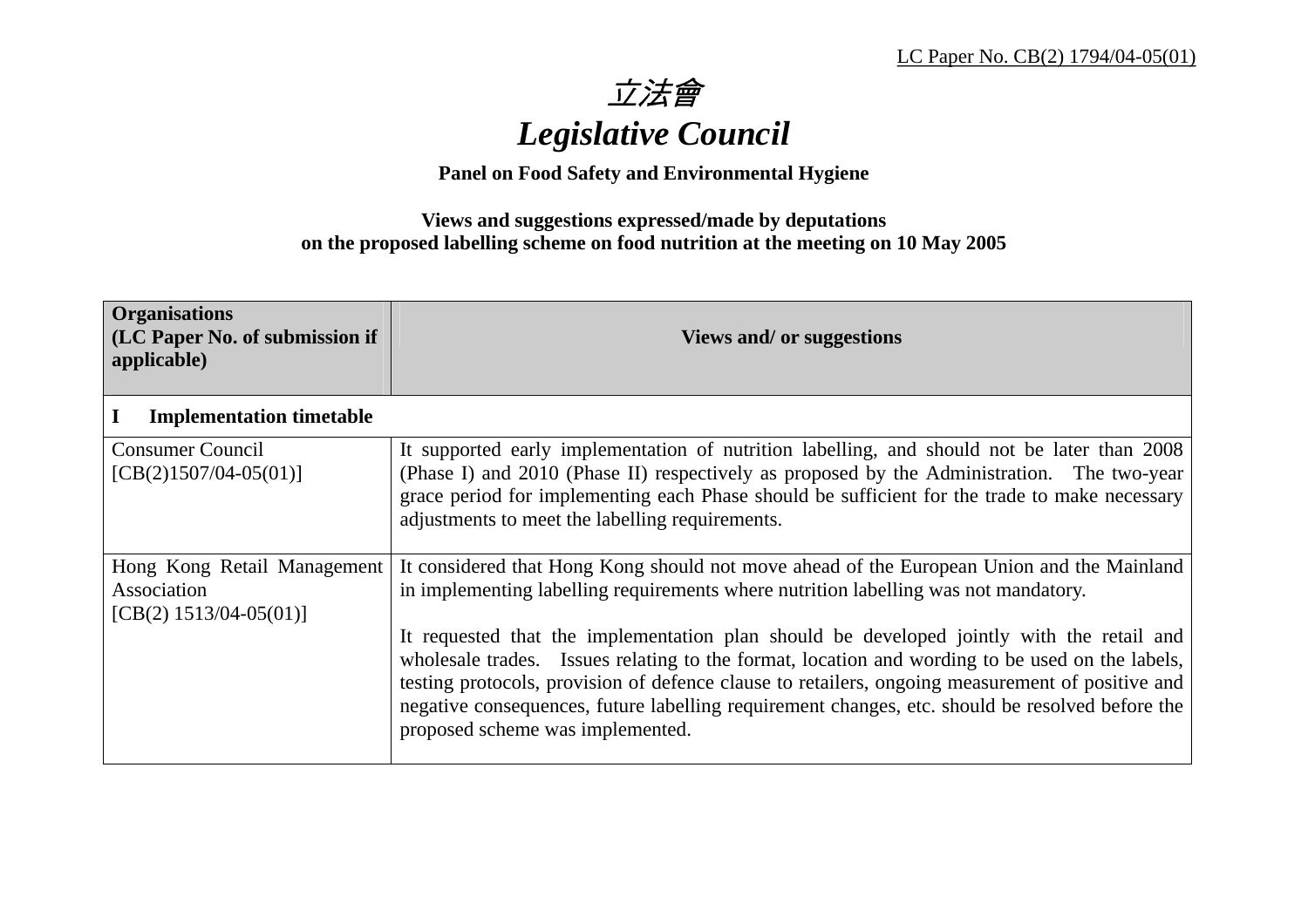| Federation<br>of Hong<br>Kong<br>Industries<br>$[CB(2) 1507/04-05(02)]$                                             | It considered that the shortest possible time for implementing the proposal should be five years<br>(i.e. a two-year grace period before the implementation of Phase I, and Phase II would be<br>implemented three years after the implementation of Phase I).                                                                                                                                                                            |
|---------------------------------------------------------------------------------------------------------------------|-------------------------------------------------------------------------------------------------------------------------------------------------------------------------------------------------------------------------------------------------------------------------------------------------------------------------------------------------------------------------------------------------------------------------------------------|
| Kong<br>Suppliers  <br>Hong<br><b>Association Limited</b><br>[CB(2) $1465/04-05(04)$ ]                              | Phase II should be implemented at least five years after the implementation of Phase I.                                                                                                                                                                                                                                                                                                                                                   |
| The Hong Kong Food Council<br>Limited<br>$[CB(2) 1507/04-05(03)]$                                                   | The Administration should review whether Phase II should be implemented one year after the<br>implementation of Phase I. Nutrition labelling for all prepackaged foods should be<br>implemented on a voluntary basis.                                                                                                                                                                                                                     |
| Federation<br>Hong<br>Kong<br>of <sub>1</sub><br><b>Restaurants and Related Trades</b><br>[CB(2) $1456/04-05(02)$ ] | A longer grace period should be allowed for the<br>One-step approach should be adopted.<br>industry to make necessary preparation.                                                                                                                                                                                                                                                                                                        |
| Hong Kong and Kowloon Sauce<br>Preserved<br>Fruits<br>and<br>Employers<br>Amalgamated                               | It agreed that nutrition labelling would have positive impact on the food industry in the long<br>term, but voluntary nutrition labelling should be implemented.                                                                                                                                                                                                                                                                          |
| Association                                                                                                         | The implementation date for Phase I and Phase II should not be applied across the board for all<br>food products, as some niche and low volume products would take longer time to clear their<br>existing stock.                                                                                                                                                                                                                          |
| Hong Kong Medical Association                                                                                       | It supported the proposed labelling scheme which would help consumers make informed choices<br>on food. While it supported the introduction of the labelling requirements in phases to allow<br>time for the industry to make adjustments to the proposed requirements, the proposed grace<br>period for implementing Phase I and Phase II was longer than necessary. The Administration<br>should expedite the implementation timetable. |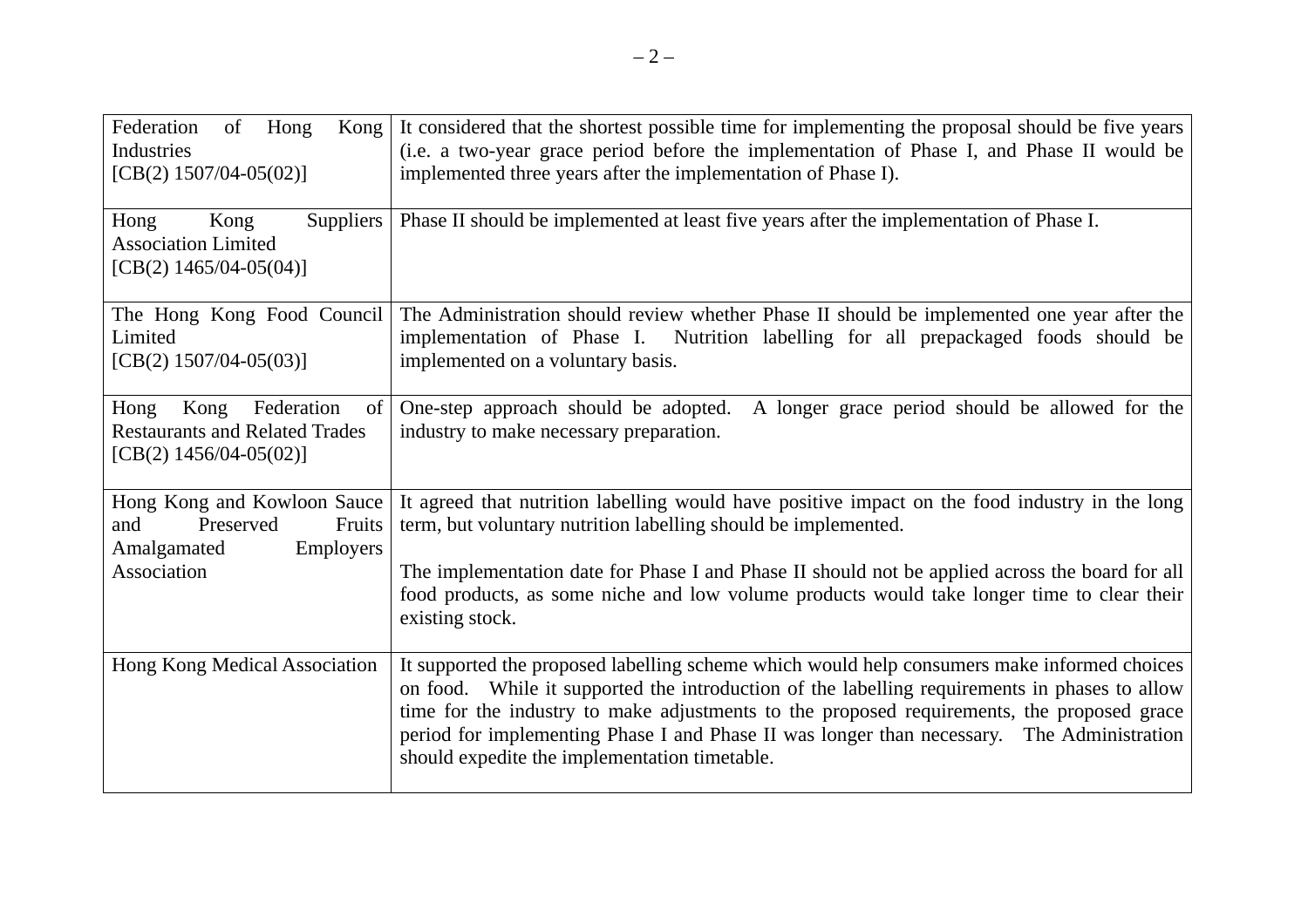| Hong Kong Doctors Union<br>$[CB(2) 1456/04-05(03)]$                                                      | It supported the proposal as it would help people to better understand the nutritional value of<br>products with nutrition claims.                                                                                                                                                                                                                                       |
|----------------------------------------------------------------------------------------------------------|--------------------------------------------------------------------------------------------------------------------------------------------------------------------------------------------------------------------------------------------------------------------------------------------------------------------------------------------------------------------------|
|                                                                                                          | It considered that the grace period for full implementation of mandatory labelling should be<br>shortened to three years.                                                                                                                                                                                                                                                |
| Association<br>of<br>Hong<br>Kong<br><b>Nursing Staff</b><br>[CB(2) $1456/04-05(04)$ ]                   | It strongly opposed implementing the proposal in phases, as nutrition labelling was an important<br>tool of disease prevention and health promotion. It strongly urged that a one-step approach for<br>mandating labelling of energy plus nine core nutrients for all prepacked foods, with a grace<br>period of three years, should be implemented as soon as possible. |
| <b>Care For Your Heart</b><br>$[CB(2) 1456/04-05(05)]$                                                   | It supported the implementation of nutrition labelling requirements which facilitated consumers<br>to make healthier choices.                                                                                                                                                                                                                                            |
|                                                                                                          | Since the consultation of the proposal had been launched in November 2003, the food industry<br>already had sufficient preparatory time, and it was not necessary to extend the proposed grace<br>period. It urged for implementing nutrition labelling as soon as possible.                                                                                             |
| Dietitians<br>The<br>Hong<br>Kong<br><b>Association Limited</b><br>$[CB(2)1517/04-05(01)]$               | It supported the implementation timetable on the condition that Phase I would include labelling<br>of energy plus nine core nutrients for prepackaged foods with nutrient-related claims. It also<br>supported that Phase II would be implemented two years after the implementation of Phase I.                                                                         |
| Nutrition<br>The<br>Kong<br>Hong<br><b>Association Limited</b><br>$[CB(2) 1507/04-05(04)]$               | It agreed to the proposed implementation timetable for Phase I and Phase II.                                                                                                                                                                                                                                                                                             |
| Kong<br>Hong<br>Academy<br>$\sigma$<br>Medicines<br>$[CB(2)1456/04-05(06)]$<br>(written submission only) | It supported to proposal in general, and considered that the timing for implementation should be<br>sped up.                                                                                                                                                                                                                                                             |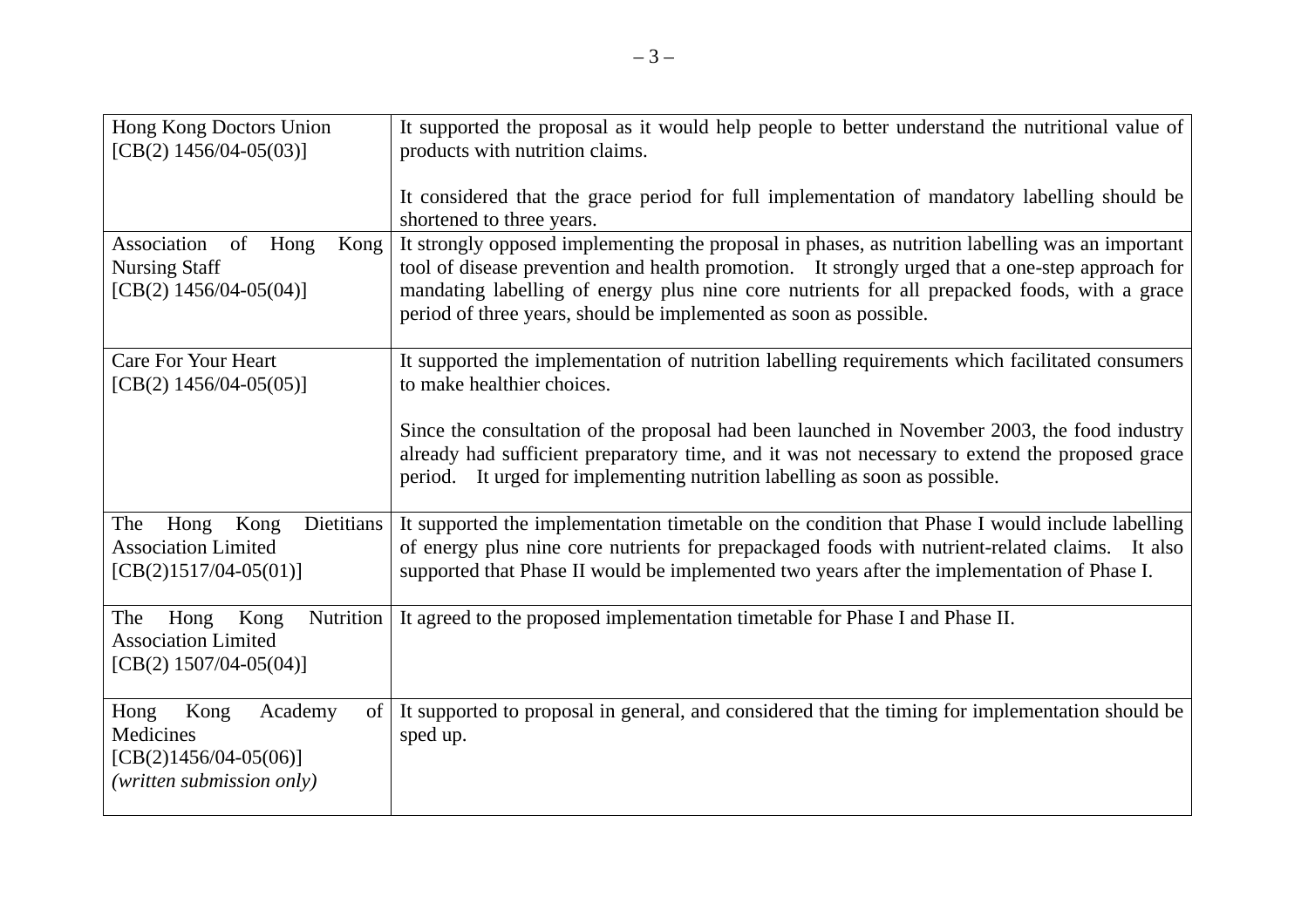| The Confectioners and Bakers<br>Association of Hong Kong and | It supported the implementation of Phase I but strongly opposed the implementation of Phase II.<br>There was no need for mandatory nutrition labelling as most of the imported food products |
|--------------------------------------------------------------|----------------------------------------------------------------------------------------------------------------------------------------------------------------------------------------------|
| Kowloon                                                      | already had nutrient information. Food products without nutrient information would be                                                                                                        |
| $[CB(2)1456/04-05(07)]$                                      | eliminated if consumers did not buy such products.                                                                                                                                           |
| (written submission only)                                    |                                                                                                                                                                                              |
|                                                              |                                                                                                                                                                                              |
| Hong Kong Association of Study                               | It supported staged implementation of labelling requirements for prepackaged food products,                                                                                                  |
| on Obesity                                                   | which should be enforced through legislative amendment to the regulations made under Cap.                                                                                                    |
| $[CB(2)1465/04-05(05)]$                                      | 132.                                                                                                                                                                                         |
| (written submission only)                                    |                                                                                                                                                                                              |
| College<br>Hong<br>Kong<br>of l                              | It strongly supported the introduction of a mandatory nutrition labelling scheme as early as                                                                                                 |
| <b>Community Medicine</b>                                    | practically feasible. The scheme should cover energy plus nine core nutrients.                                                                                                               |
| $[CB(2) 1507/04-05(05)]$                                     |                                                                                                                                                                                              |
| (written submission only)                                    |                                                                                                                                                                                              |
|                                                              |                                                                                                                                                                                              |
| <b>Labelling requirements</b><br>$\mathbf{I}$                |                                                                                                                                                                                              |
| <b>Consumer Council</b>                                      | It strongly supported the labelling requirements for prepackaged food with nutrient-related                                                                                                  |
| $[CB(2)1507/04-05(01)]$                                      | claims in Phase I.                                                                                                                                                                           |
|                                                              |                                                                                                                                                                                              |
|                                                              | It supported standardisation of format of nutrition labels for easy reference by consumers.                                                                                                  |
|                                                              | To facilitate compliance, it suggested that the Administration should discuss with the food                                                                                                  |
|                                                              | industry types of food products to be exempted from labelling requirements.                                                                                                                  |
|                                                              |                                                                                                                                                                                              |
| Hong Kong Retail Management                                  | It supported a labelling guideline that would help consumers make informed decisions about the                                                                                               |
| Association                                                  | food they purchased. However, the proposed labelling requirements were different from                                                                                                        |
| $[CB(2) 1513/04-05(01)]$                                     | overseas requirements, and were too stringent. It considered that adaptation of the source                                                                                                   |
|                                                              | countries' labelling requirements could equally serve the purpose.                                                                                                                           |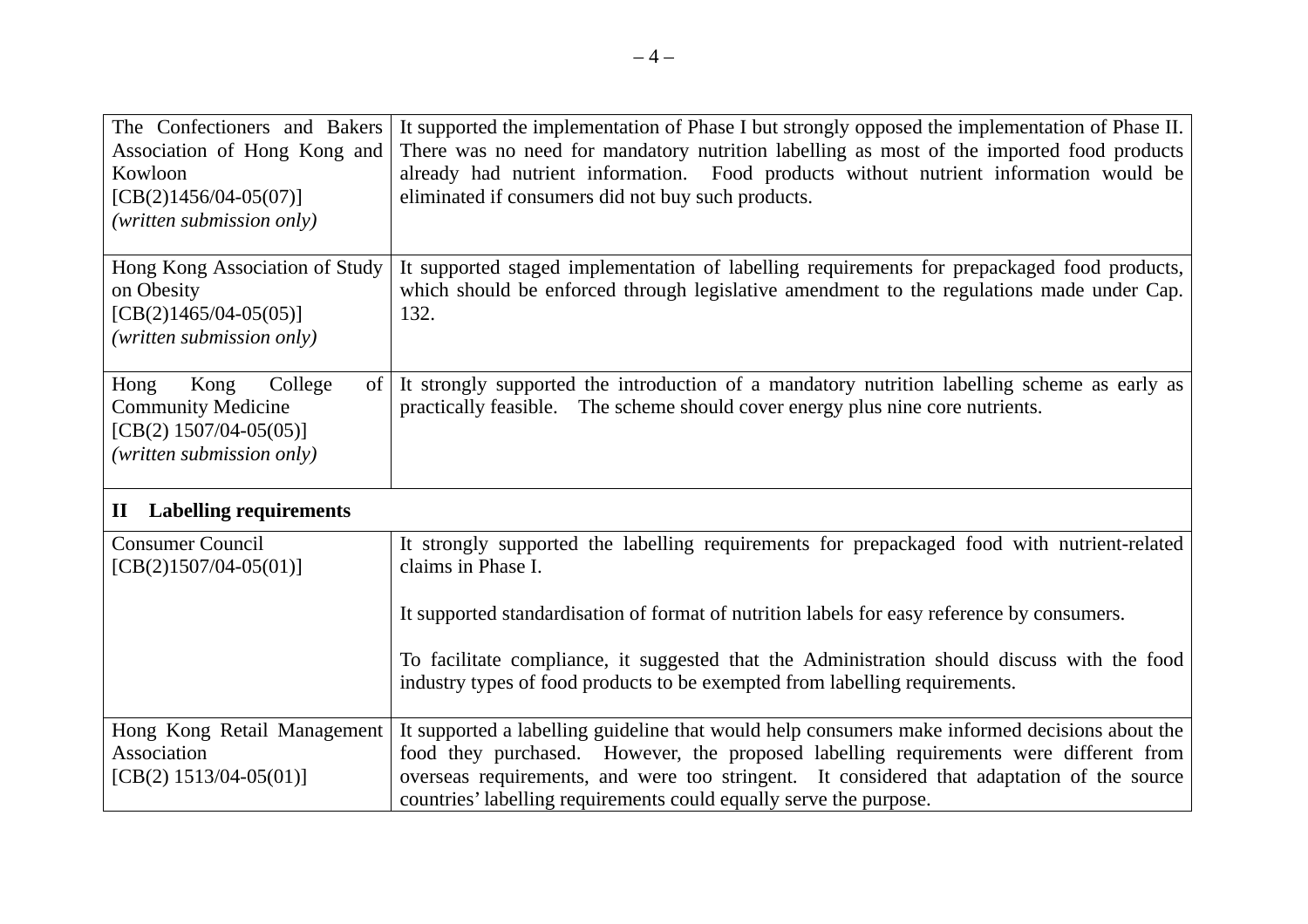| Federation<br>of<br>Hong<br>Kong<br>Industries<br>$[CB(2) 1507/04-05(02)]$                               | The labelling requirements should synchronise with the requirements of Hong Kong's major<br>trading partners, notably the Mainland. Moreover, the source countries' labelling requirements<br>should be acceptable.<br>The Codex Guidelines on nutrition labelling (i.e. energy plus carbohydrate, protein and fat)<br>should be adopted. The declaration of the amount of any other nutrients should be required<br>only when a nutrient-related claim was made.<br>It suggested that no separate nutrient testing should be carried out for the same product which<br>were sold under different packages. |
|----------------------------------------------------------------------------------------------------------|-------------------------------------------------------------------------------------------------------------------------------------------------------------------------------------------------------------------------------------------------------------------------------------------------------------------------------------------------------------------------------------------------------------------------------------------------------------------------------------------------------------------------------------------------------------------------------------------------------------|
| Suppliers<br>Hong<br>Kong<br><b>Association Limited</b><br>[CB(2) $1465/04-05(04)$ ]                     | The labelling requirements in Hong Kong would only be second to US and Canada after Phase<br>II was implemented. As over 90% of foods were imported, the labelling requirements were too<br>stringent.                                                                                                                                                                                                                                                                                                                                                                                                      |
| The Hong Kong Food Council<br>Limited<br>$[CB(2) 1507/04-05(03)]$                                        | For food products imported from countries which had put in place labelling requirements, they<br>should not be required to be re-labelled.                                                                                                                                                                                                                                                                                                                                                                                                                                                                  |
| Hong Kong Food Science and<br><b>Technology Association Limited</b>                                      | For food products imported from countries which had put in place labelling requirements, they<br>should not be required to be re-labelled.                                                                                                                                                                                                                                                                                                                                                                                                                                                                  |
|                                                                                                          | The labelling requirements should synchronise with that in the Mainland.                                                                                                                                                                                                                                                                                                                                                                                                                                                                                                                                    |
| Federation<br>Kong<br>Hong<br>of  <br><b>Restaurants and Related Trades</b><br>[CB(2) $1456/04-05(02)$ ] | The proposal was too stringent, as most overseas countries required labelling of energy plus five<br>to seven core nutrients. It suggested that the labelling requirements should cover energy plus<br>five core nutrients. The Administration could encourage food manufacturers or importers to<br>add other nutrient information to the food products. Moreover, food products from those<br>countries which had put in place labelling requirements should be exempted.                                                                                                                                 |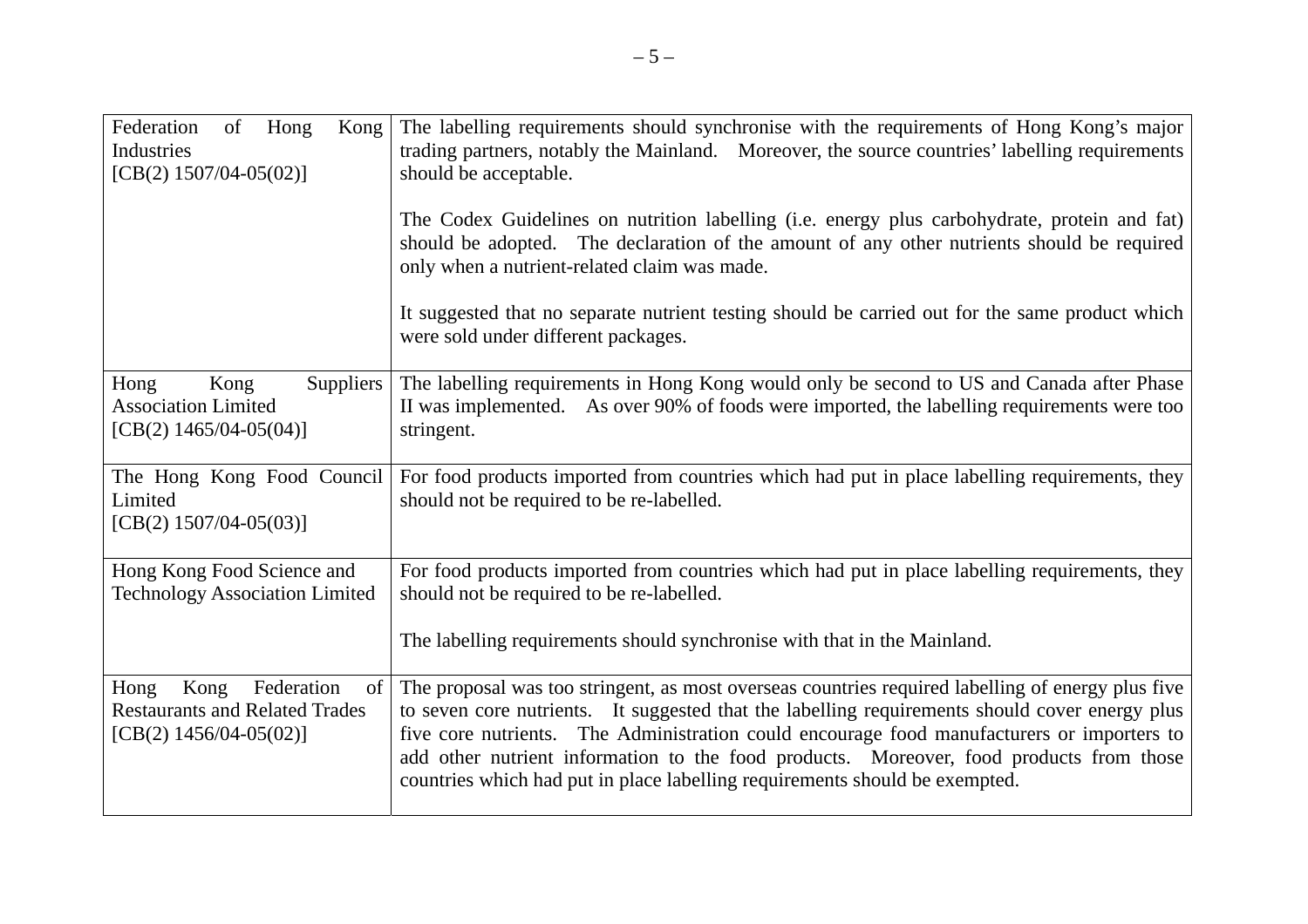| Hong Kong and Kowloon Sauce<br>Fruits<br>Preserved<br>and<br>Amalgamated<br>Employers<br>Association | Labelling requirements should vary according to the nutrient values of food products.<br>Mathematical calculation of nutrient information in addition to laboratory testing should be<br>acceptable for nutrition labelling.                                                       |
|------------------------------------------------------------------------------------------------------|------------------------------------------------------------------------------------------------------------------------------------------------------------------------------------------------------------------------------------------------------------------------------------|
| Hong Kong Medical Association                                                                        | Standardisation of nutrient labelling prevented confusion and made it easier for consumers to<br>make comparison. Potassium should be included as one of the core nutrients to be labelled.                                                                                        |
| Hong Kong Doctors Union<br>[CB(2) $1456/04-05(03)$ ]                                                 | It suggested adding potassium content to the core nutrients to be listed for labelling.<br>Any<br>nutrient-related claims must be supported with scientifically accepted evidence.                                                                                                 |
| Dietitians<br>Hong Kong<br>The<br><b>Association Limited</b><br>$[CB(2)1517/04-05(01)]$              | It suggested that both Phase I and Phase II should require labelling of energy plus nine nutrients.<br>The food industry should be encouraged to include additional nutrients such as potassium,<br>soluble fiber, monounsaturated fat, trans fatty acids as optional label items. |
| Nutrition<br>The<br>Kong<br>Hong<br><b>Association Limited</b><br>[CB(2) $1507/04-05(04)$ ]          | It expressed agreement with the labelling requirements in Phase I and Phase II.<br>The<br>Association suggested that nutrient contents be expressed in both 100g and per serving of<br>normal consumption.                                                                         |
| Academy<br>Hong<br>Kong<br>of  <br>Medicines<br>$[CB(2)1456/04-05(06)]$<br>(written submission only) | It strongly supported the proposal of making it mandatory to declare the amount of any nutrient<br>for which a claim was made. The manufacturers must have solid scientific base on the nutrient<br>claim.                                                                         |
|                                                                                                      | The format of labelling should be standardised, clear and easy to understand. Nutrients should<br>be expressed in absolute amount per 100g or 100 ml, per serving, and in terms of the percentage<br>of Nutrient Reference Values per serving.                                     |
|                                                                                                      | Food iodine content should be added to the list of labelled items.                                                                                                                                                                                                                 |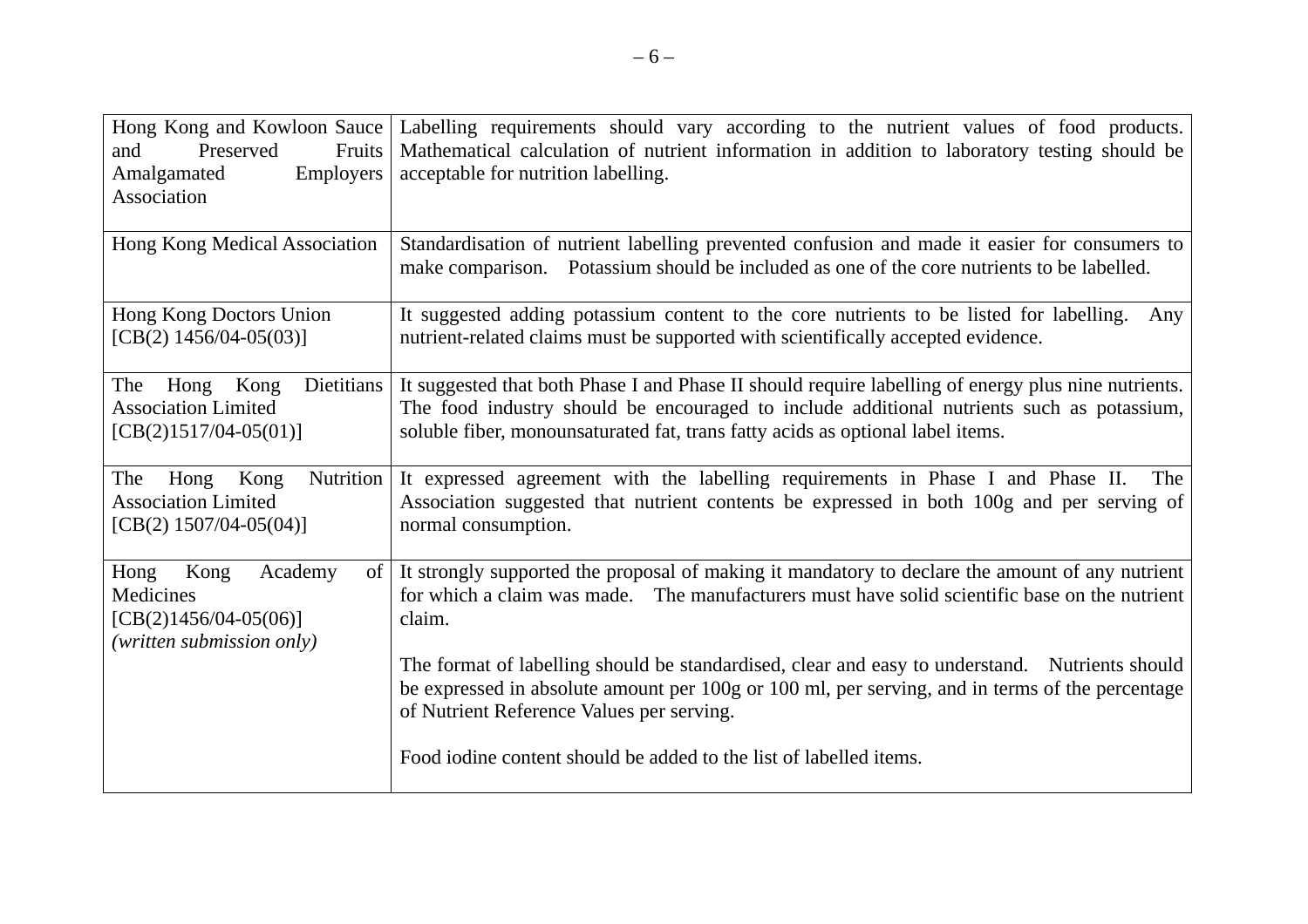| <b>III</b> Impact of the proposed scheme                                                                            |                                                                                                                                                                                                                                                                                                                                                                                                                                                                                                                                                                                                                                      |  |  |
|---------------------------------------------------------------------------------------------------------------------|--------------------------------------------------------------------------------------------------------------------------------------------------------------------------------------------------------------------------------------------------------------------------------------------------------------------------------------------------------------------------------------------------------------------------------------------------------------------------------------------------------------------------------------------------------------------------------------------------------------------------------------|--|--|
| Hong Kong Retail Management<br>Association<br>$[CB(2) 1513/04-05(01)]$                                              | The proposal would have a significant impact on Hong Kong in terms of jobs, price increase and<br>the availability of foreign goods.                                                                                                                                                                                                                                                                                                                                                                                                                                                                                                 |  |  |
| Federation<br>of<br>Kong<br>Hong<br>Industries<br>$[CB(2) 1507/04-05(02)]$                                          | The proposed scheme would increase the costs of food products which would eventually transfer<br>to consumers. Phase II requirements were only less stringent than that in US and Canada. As<br>food products imported from US and Canada represented about 15% to 18% of imported<br>prepackaged food products in Hong Kong, nearly all the imported prepackaged food products<br>would need re-labelling and repackaging.<br>As Hong Kong was a small market, overseas manufacturers would be unwilling to re-package<br>their foods and give up the Hong Kong market. This would also reduce food choices for local<br>consumers. |  |  |
| Suppliers  <br>Hong<br>Kong<br><b>Association Limited</b><br>[CB(2) $1465/04-05(04)$ ]                              | It expressed concern about the estimated closure of 191 small and medium-sized enterprises<br>(SMEs) according to the Regulatory Impact Assessment (RIA). It also advised that the nutrient<br>laboratory testing costs would amount to \$7,000 for one product.                                                                                                                                                                                                                                                                                                                                                                     |  |  |
| The Hong Kong Food Council<br>Limited<br>[CB(2) $1507/04-05(03)$ ]                                                  | The extent of closure of SMEs was underestimated in RIA. To minimise the costs to SMEs,<br>the Administration should accept the laboratory test results of overseas laboratories.                                                                                                                                                                                                                                                                                                                                                                                                                                                    |  |  |
| Hong Kong Food Science and<br><b>Technology Association Limited</b>                                                 | It supported in principle the labelling scheme. However, it expressed concern about the impact<br>on the industry which could lead to closure of SMEs, especially food products trading<br>companies.                                                                                                                                                                                                                                                                                                                                                                                                                                |  |  |
| Federation<br>Hong<br>Kong<br>of <sub>1</sub><br><b>Restaurants and Related Trades</b><br>[CB(2) $1456/04-05(02)$ ] | The proposal would incur additional testing and re-packaging costs to the trade. The costs<br>might eventually be transferred to consumers. It was estimated that the implementation of<br>Phase II would incur additional costs of \$150 million on the trade. Hence, the total number of                                                                                                                                                                                                                                                                                                                                           |  |  |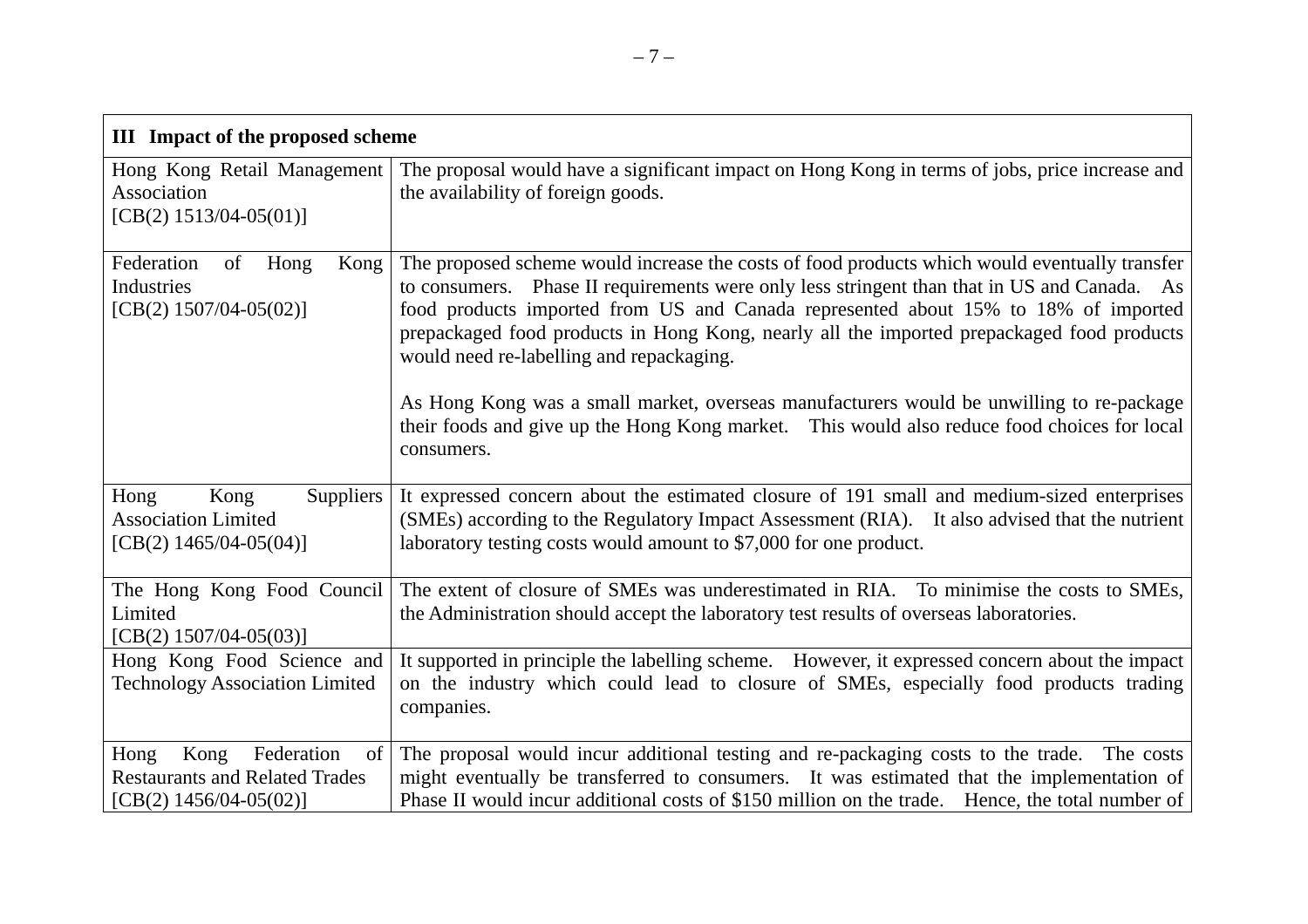|                                                                                                                                 | SMEs to be closed down would exceed 191. Some SMEs might need to cut staff costs so as to<br>meet the increased costs.<br>The local consumers would have fewer food choices as some products might disappear from<br>Hong Kong market.                                                                                                    |  |
|---------------------------------------------------------------------------------------------------------------------------------|-------------------------------------------------------------------------------------------------------------------------------------------------------------------------------------------------------------------------------------------------------------------------------------------------------------------------------------------|--|
| Hong Kong and Kowloon Sauce<br>Preserved<br>Fruits<br>and<br>Employers<br>Amalgamated<br>Association                            | The proposal might result in closure of SMEs, hence unemployment problems. It requested the<br>Government to provide assistance to SMEs.                                                                                                                                                                                                  |  |
| The Confectioners and Bakers<br>Association of Hong Kong and<br>Kowloon<br>$[CB(2)1456/04-05(07)]$<br>(written submission only) | SMEs expressed concern about the expensive nutrient testing costs. The Association urged the<br>Administration to provide guidelines on the testing costs and consider providing financial<br>assistance to the industry in this respect.                                                                                                 |  |
| <b>IV</b> Laboratory facilities                                                                                                 |                                                                                                                                                                                                                                                                                                                                           |  |
| Federation<br>Kong<br>of<br>Hong<br>Industries<br>$[CB(2) 1507/04-05(02)]$                                                      | It worried that the existing laboratory facilities were unable to cope with the upsurge demand for<br>nutrient testing. The Administration should devise a set of standardised testing method and<br>make known to the food industry the testing standards. It suggested that a deviation of 20%<br>from the standards should be allowed. |  |
| <b>Public education</b><br>$\mathbf{V}$                                                                                         |                                                                                                                                                                                                                                                                                                                                           |  |
|                                                                                                                                 | Consumer Council, Hong Kong Food Science and Technology Association Limited, Hong Kong and Kowloon Sauce and<br>Amelgameted Employers Association, Care For Vour Heart, The Hong Kong Distitions Association Limited and The Hong Kong                                                                                                    |  |

Amalgamated Employers Association, Care For Your Heart, The Hong Kong Dietitians Association Limited and The Hong Kong Nutrition Association Limited were of the views that Government should enhance public education on nutrition information.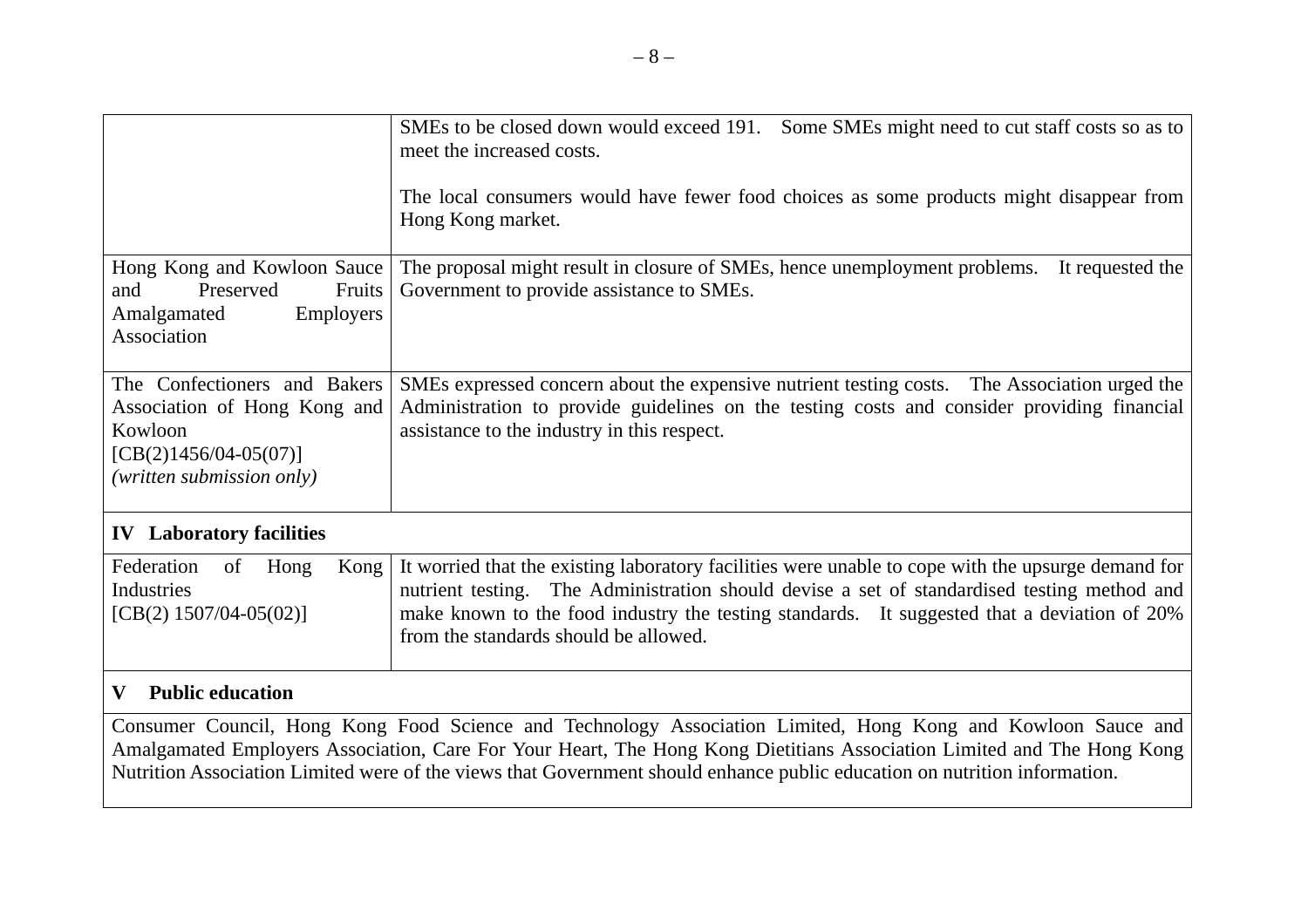| VI Other views                                                                                               |                                                                                                                                                                                                                                                                                                         |
|--------------------------------------------------------------------------------------------------------------|---------------------------------------------------------------------------------------------------------------------------------------------------------------------------------------------------------------------------------------------------------------------------------------------------------|
| Hong Kong Retail Management<br>Association<br>[CB(2) $1513/04-05(01)$ ]                                      | As food consumption from restaurants and non-packaged food represented 75% of food<br>consumption, Government should educate the public about changes in diet that would improve<br>health. Nutrition information on food packaging would have a relatively small impact on<br>improving public health. |
| Suppliers  <br>Hong<br>Kong<br><b>Association Limited</b><br>[CB(2) $1465/04-05(04)$ ]                       | A control and verification system should be put in place to monitor if the benefit claimed would<br>realise in 20 years after implementation of the scheme.                                                                                                                                             |
|                                                                                                              | Prepackaged foods only accounted for 25% of food consumed locally. It questioned what<br>course of actions would the Administration take regarding nutrient information of the remaining<br>75%.                                                                                                        |
| The Hong Kong Food Council<br>Limited<br>$[CB(2) 1507/04-05(03)]$                                            | The Administration should consult the food industry its overall plan on food-related regulations.                                                                                                                                                                                                       |
| Hong Kong Food Science and<br><b>Technology Association Limited</b>                                          | It was concerned that traditional Chinese food products would disappear from the market, as it<br>was not cost effective to undergo nutrient testing and labelling for these products.                                                                                                                  |
|                                                                                                              | The Administration should take into account local conditions in making reference to overseas<br>experience.                                                                                                                                                                                             |
| Federation<br>Hong<br>Kong<br>$\sigma$<br><b>Restaurants and Related Trades</b><br>[CB(2) $1456/04-05(02)$ ] | The direct relationship between nutrition information and public health was yet to be<br>established.                                                                                                                                                                                                   |